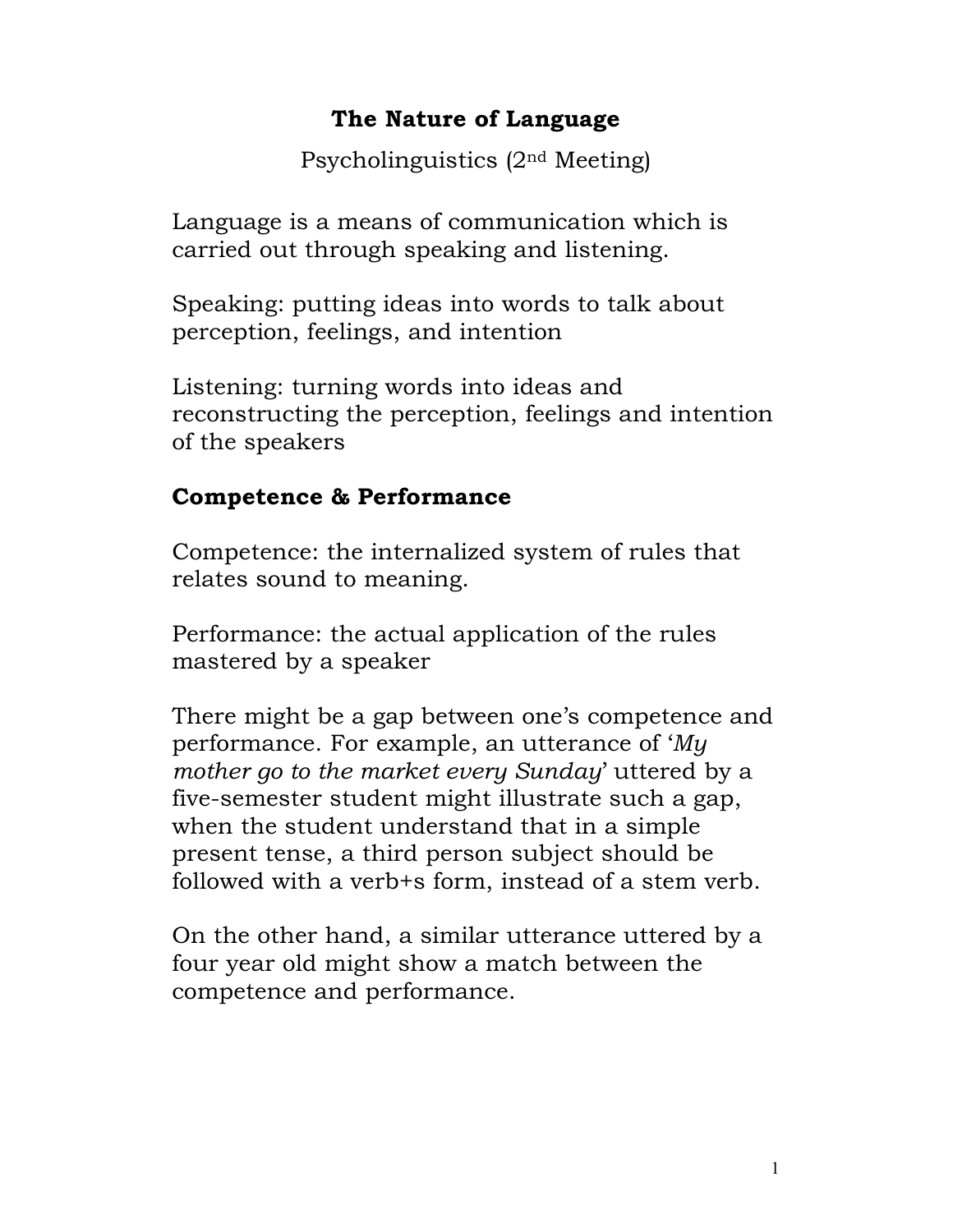#### Structure, Function and Process

Structure: the Grammar of the Language, more particularly the expression.

Function : a description of how sentences/utterances communicate what they are meant to communicate (What specific functions do the utterances serve)

Process : A description of mental tools, materials, and procedures people use in producing or comprehending the utterances.

#### Complexity and creativity

Linguistic skills are very complicated, and even more complicated because of its creative nature. Speakers of a specific language can make use of limited sounds to create unlimited sentences.

The nature of being creative does not mean that language can be fully arbitrary. It should still be in the framework of any principles applicable in that language, i.e phonological well-formedness Pimt pinb blick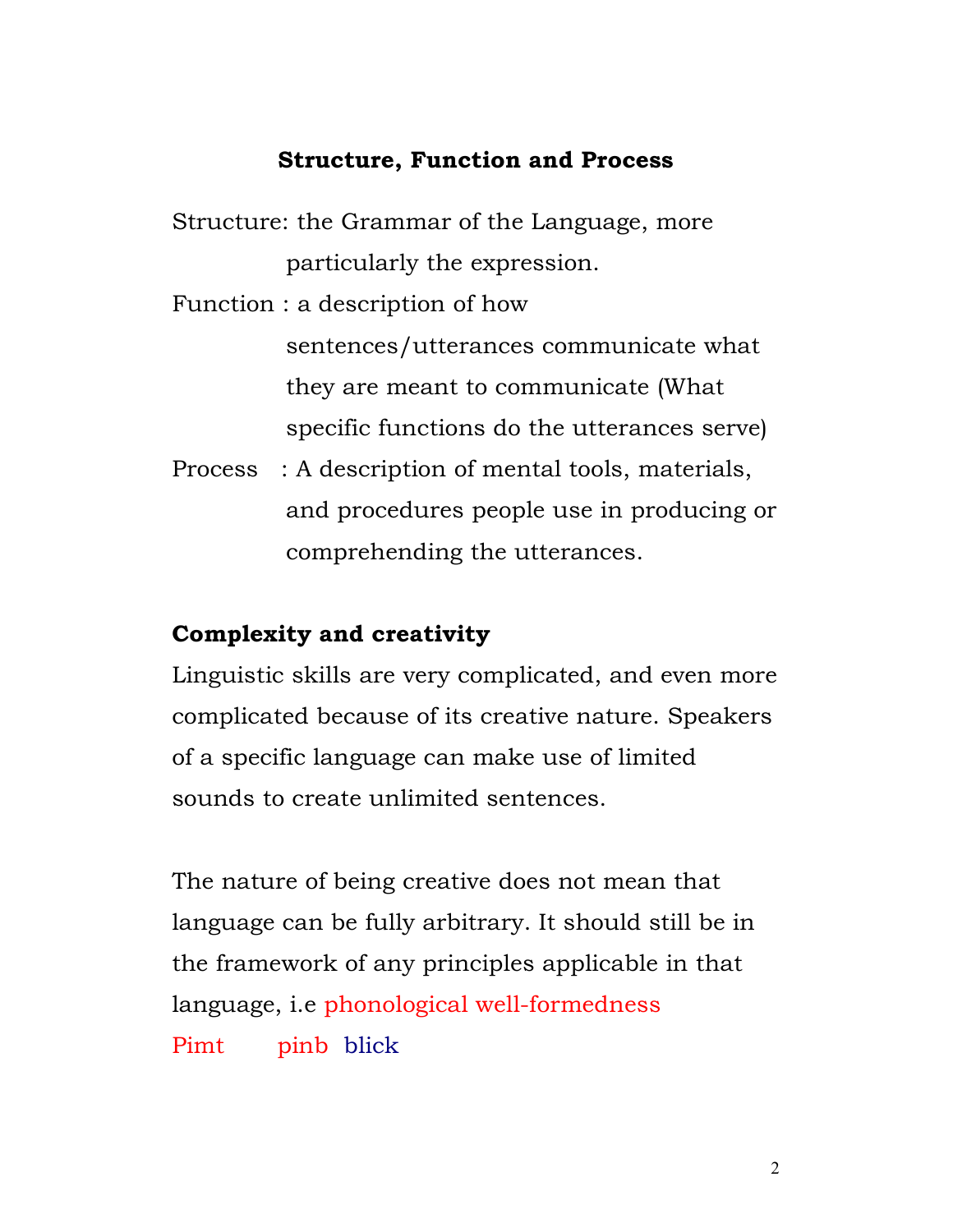meN+baca membaca meN+cium mencium meN+aktifkan

## The Structure of Language

Language is constructed of strings of linguistic sounds tied up to make up words, which then combined into phrases, clauses and finally a discourse consisting of contextual sentences.

Many linguists consider a sentence the basic unit of a language, a unit can best stand on its own and has the most coherent function in everyday language. Pergi.

Pergi?

A sentence expresses a unit or units of meaning or proposition(s). A proposition consists of a verbal unit and one or more nouns.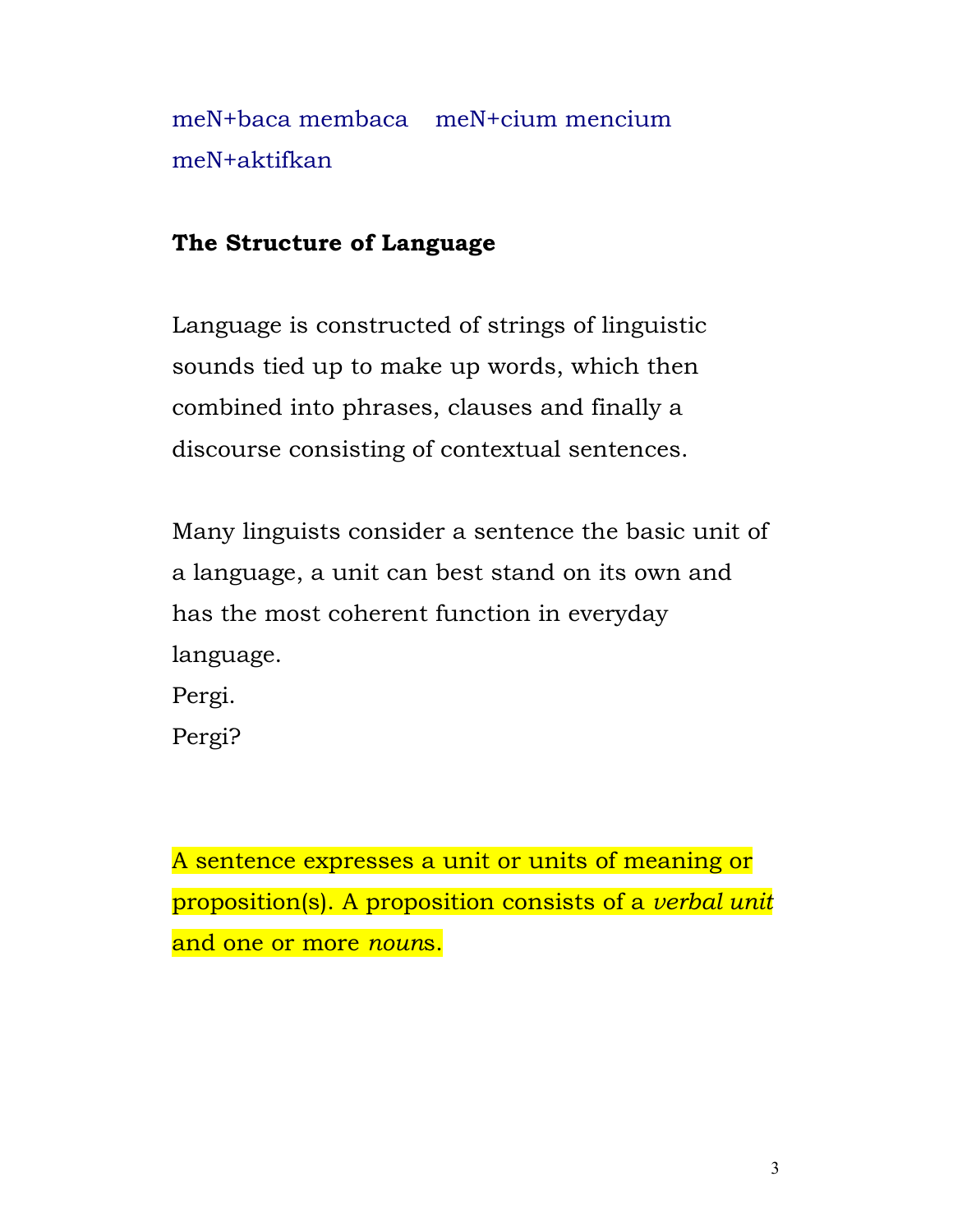- 1. George's friend, who lives in Valley Forge, likes winter because he likes snow and because he hates summer tourists.
- 2. a. George's friend lives in Valley Forge.
	- b. George's friend likes winter.
	- c. He likes snow.
	- d. He hates summer tourists.
- 3. The fresh young troops defeated Napoleon's army.
- 4. a. The troops were fresh.
	- b. The troops were young.
	- c. The army belonged to Napoleon.
	- d. The troops defeated the army.

# Surface Structure and Underlying Representation

Every sentence has two levels of structure, i.e. surface structure, the linear arrangement of clauses, phrases, and words, and underlying representation or deep structure, the meaning, which consists of propositions interrelated in a particular way.

Surface structure is usually expressed in a hierarchical tree diagram as the following: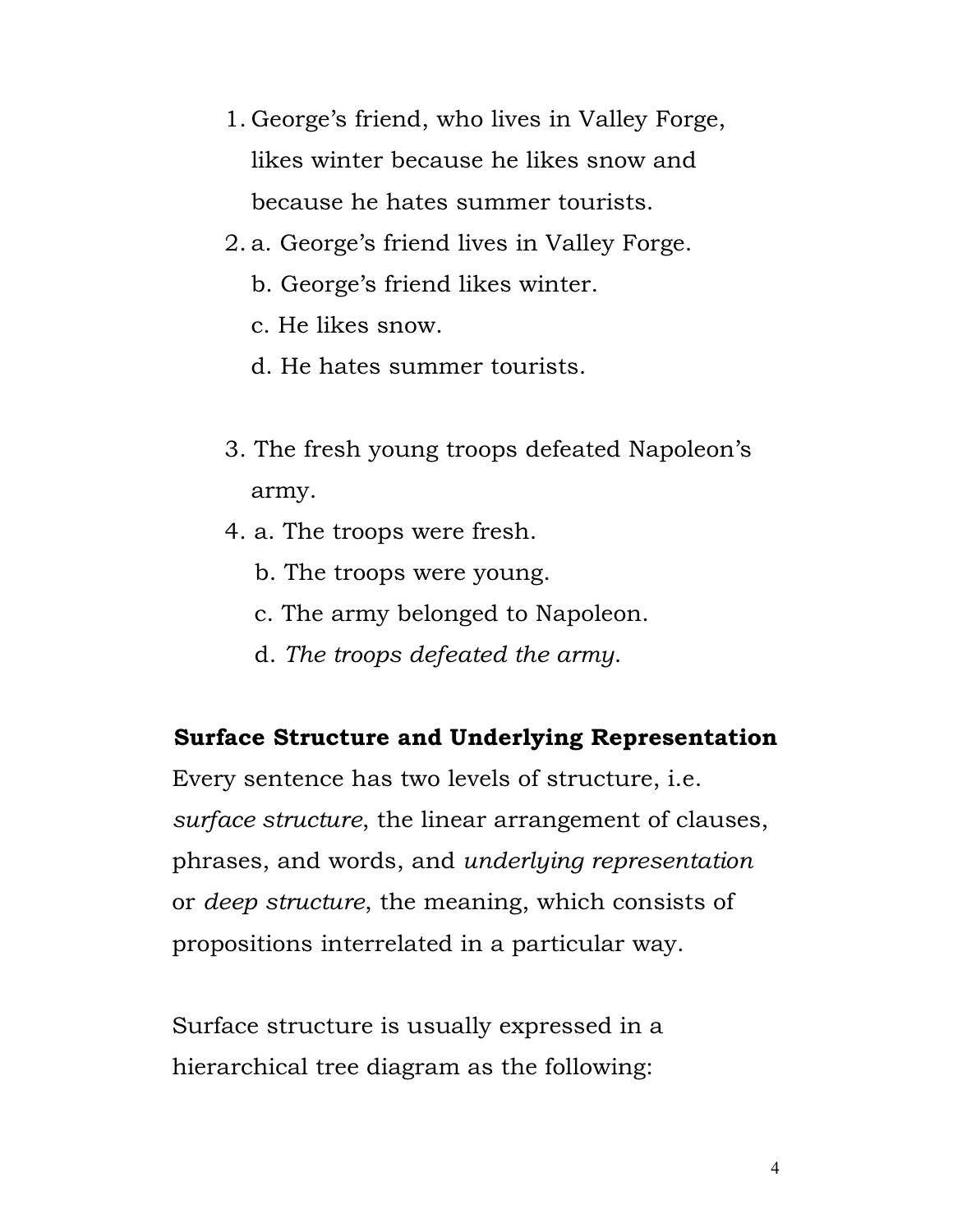

The fresh young troops defeated Napoleon's army.

The deep structure, on the other hand, shows the meaning which can be expressed using those proposition in No. 4 in a particular arrangement.

In conveying a certain meaning, a speaker can make use of certain proposition combination as:

**Coordination,** which means combining two /more propositions by using an and, or, and but (coordiate conjunctions)

**Relativization,** which means attaching a proposition to another proposition in order to restrict or to qualify such part

**Complementation,** which means using a proposition to fill in an empty part of another